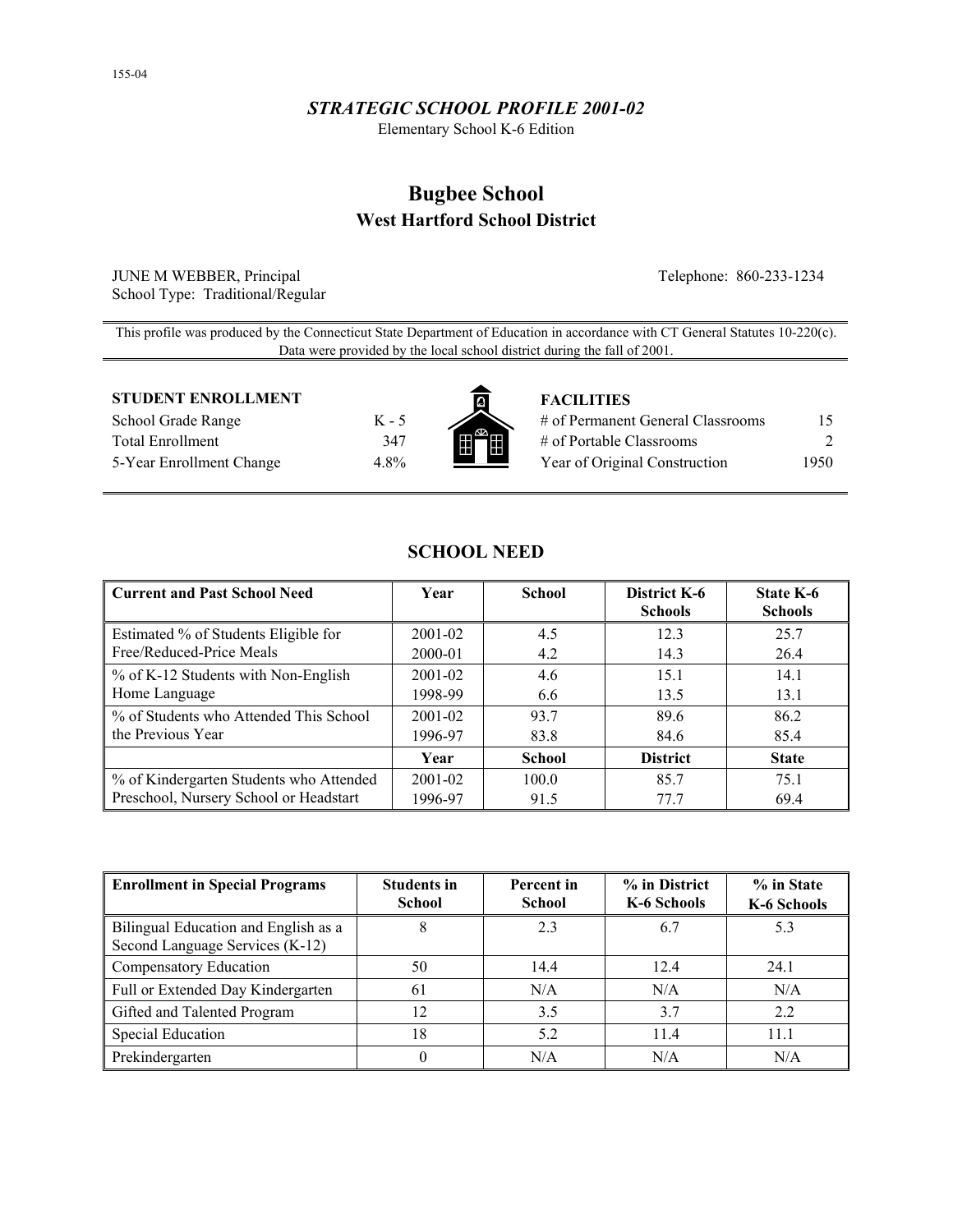| <b>Race/Ethnicity</b> | <b>Number</b> | Percent | $11.2\%$<br><b>Total Minority 2001-02</b> |
|-----------------------|---------------|---------|-------------------------------------------|
| American Indian       |               | 0.3     | <b>Total Minority 1996-97</b><br>$16.0\%$ |
| Asian American        | 22            | 6.3     |                                           |
| <b>Black</b>          |               | 0.9     |                                           |
| Hispanic              | 13            | 3.7     | 天王                                        |
| White                 | 308           | 88.8    |                                           |

| <b>Total Minority 2001-02</b> | $11.2\%$ |
|-------------------------------|----------|
| <b>Total Minority 1996-97</b> | $16.0\%$ |



#### **EFFORTS TO REDUCE RACIAL, ETHNIC, AND ECONOMIC ISOLATION**

Connecticut law requires that school districts provide educational opportunities for their students to interact with students and teachers from diverse racial, ethnic, and economic backgrounds. This may occur through programs with other schools, distance learning, or other experiences. Below is the description submitted by this school of how it provides such experiences.

 As part of our site-based plan developed by the School Improvement Council, we implemented a series of effective family outreach experiences. At a dinner, staff, parents and children cooked and shared a potluck meal to represent their culture. Children performed music and presented dances that reflect their culture. An outreach activity is implemented specifically to support families whose language is other than English. Throughout the year, children and parents prepared and served food at shelters in Hartford. Staff, parents, and children attended a special evening workshop with guest speakers on social responsibility. As a culminating activity, Thanksgiving materials were created and taken by staff and our families to those in need. On Saturdays, teachers volunteered to do reading activities and take reading materials to children in shelters. A student school supplies sharing was implemented with schools in Hartford.

 The issue of awareness was addressed through curricular experiences. The Bugbee choir performed for the West Hartford Martin Luther King Recognition. Our second grade received a grant for its efforts to widen its cultural horizons through a yearlong relationship with submarine personnel based in the Groton area. Grade one students acquire improved cultural understanding through an award-winning program in which they study art and music of different cultures. Grades two, four, and five engage in an in-depth study of contributions of African Americans. Grade three engages in a study of Native Americans. Online interaction connects our students with Native Americans, Eskimos and students in more rural locales.

Conversations, journals, and pen pal letters evidence improved awareness and excitement for our efforts.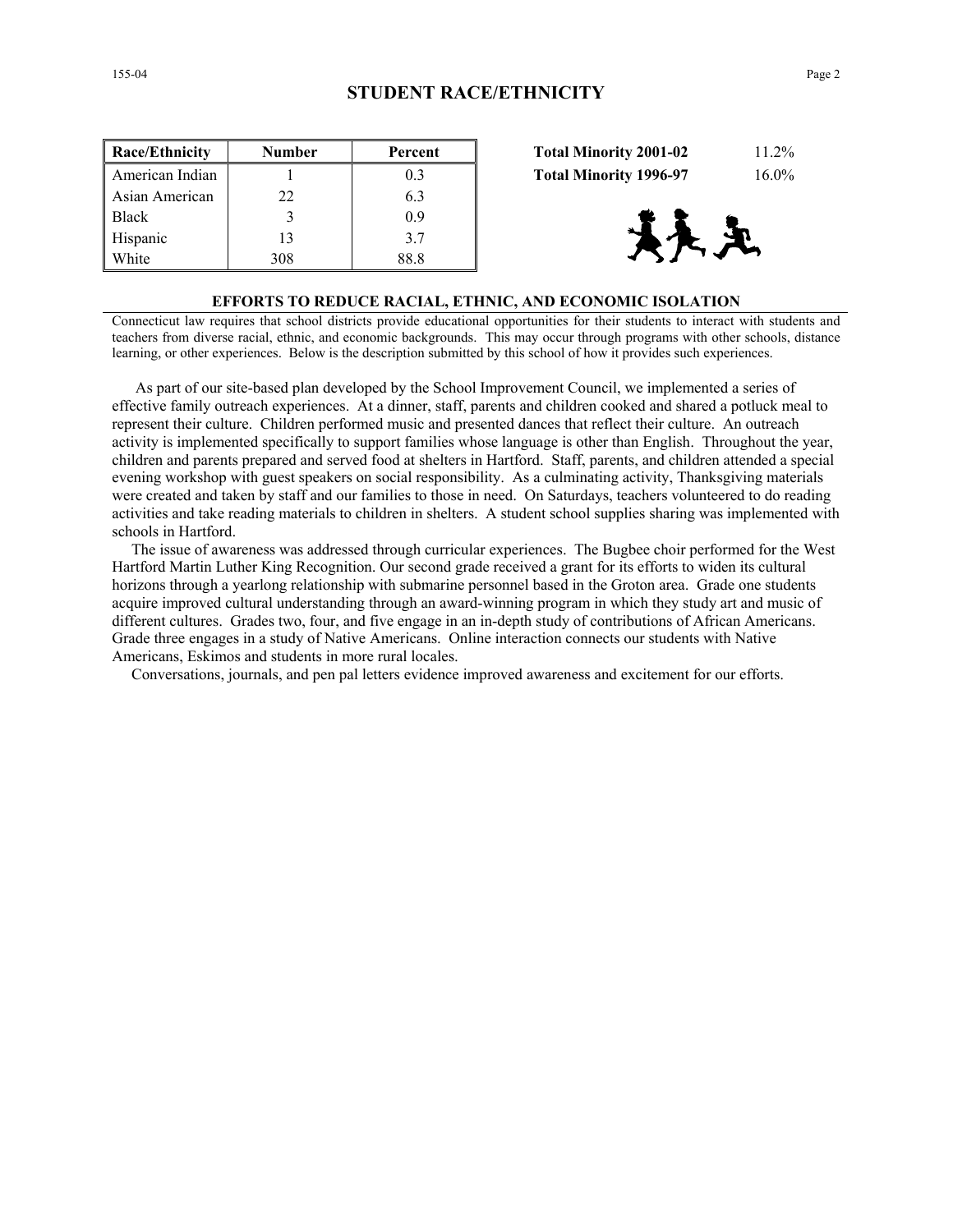## **SCHOOL RESOURCES**

| Time*                               | <b>\chool</b> | District        | state |  |
|-------------------------------------|---------------|-----------------|-------|--|
| Instructional                       |               | $\mathbf{K}$ -0 | K-0   |  |
| Total Hours of Instruction Per Year | 984           | 984             | 982   |  |

\*State law requires at least 900 hours for grades 1 through 12 and full-day kindergarten, and 450 hours for half-day kindergarten.

| <b>TECHNOLOGY</b> | % of Classrooms, Libraries,<br>and Laboratories Wired for: | <b>School</b> | District K-6 | <b>State K-6</b> |
|-------------------|------------------------------------------------------------|---------------|--------------|------------------|
|                   | Video                                                      | 100.0         | 100.0        | 57.1             |
|                   | Voice                                                      | 100.0         | 100.0        | 62.2             |
|                   | Internet Access                                            | 100.0         | 100.0        | 88.4             |
|                   | Multi-Room Network (LAN)                                   | 100.0         | 100.0        | 55.8             |

| <b>Computers</b>                                | <b>School</b> | Dist K-6 | <b>State K-6</b> | This school                   |
|-------------------------------------------------|---------------|----------|------------------|-------------------------------|
| # of Students Per Academic Computer             | 4.8           | 4.6      | 4.8              | does not have a               |
| % of Computers that are High or Moderate Power  | 100.0         | 99.8     | 91.6             | functional<br>satellite link. |
| % of Computers with Internet Access, All Speeds | 55.6          | 84.5     | 77.1             |                               |
| % of Computers with High Speed Internet Access  | 0.0           | 80.4     | 71.2             |                               |
| % of Internet Computers with Filtering Software | 100.0         | 98.7     | 80.1             |                               |

## **LIBRARY MATERIALS**

Free on-line access to periodicals, newspapers, and other resources is available to all Connecticut schools through the Connecticut Digital Library.

| <b>Print and Non-Print Materials</b>                    | <b>School</b> | Dist K-6 | State K-6 |
|---------------------------------------------------------|---------------|----------|-----------|
| # of Print Volumes Per Student*                         | 38.4          | 29.8     | 22.9      |
| % of Print Volumes Purchased in<br>the Last Three Years | 5.1           | 15.1     | 172       |
| # of Print Periodical Subscriptions                     | 15            | 23.6     | 18.2      |
| $\#$ of Non-Print Materials                             | 165           | 193.6    | 4063      |

\*Because a certain number of volumes are needed for a library of adequate breadth and depth, a small school may need a higher number of volumes per student.

## **STAFFING RESOURCES**



|         |                           |               |                 |              | $11.91$ Corrected Drain          |      |
|---------|---------------------------|---------------|-----------------|--------------|----------------------------------|------|
|         | <b>Average Class Size</b> | <b>School</b> | <b>District</b> | <b>State</b> | Teachers                         | 22.8 |
| Grade K | $2001 - 02$               | 20.3          | 20.3            | 18.3         | Administrators                   | 1.0  |
|         | 1996-97                   | 23.5          | 20.2            | 19.2         | Library/Media Staff              | 1.0  |
| Grade 2 | 2001-02                   | 17.0          | 19.6            | 19.6         | Counselors, Social Workers,      | 0.4  |
|         | 1996-97                   | 17.7          | 18.4            | 20.5         | and School Psychologists         |      |
| Grade 5 | 2001-02                   | 24.0          | 214             | 21.5         | Other Professionals              | 1.5  |
|         | 1996-97                   | 21.3          | 21.5            | 21.7         | # of Non-Certified Instructional | 3.0  |

| <b>RESOURCES</b> |               | <b>School Staff Count</b><br><b>Full-Time Equivalent</b> | 2001-02              | 2000-01 |                                  |      |      |
|------------------|---------------|----------------------------------------------------------|----------------------|---------|----------------------------------|------|------|
|                  |               |                                                          | # of Certified Staff |         |                                  |      |      |
| ass Size         | <b>School</b> | <b>District</b>                                          | <b>State</b>         |         | Teachers                         | 22.8 | 24.2 |
| 2001-02          | 20.3          | 20.3                                                     | 18.3                 |         | Administrators                   | 1.0  | 1.2  |
| 1996-97          | 23.5          | 20.2                                                     | 19.2                 |         | Library/Media Staff              | 1.0  | 1.0  |
| 2001-02          | 17.0          | 19.6                                                     | 19.6                 |         | Counselors, Social Workers,      | 0.4  | 0.7  |
| 1996-97          | 17.7          | 18.4                                                     | 20.5                 |         | and School Psychologists         |      |      |
| 2001-02          | 24.0          | 21.4                                                     | 21.5                 |         | <b>Other Professionals</b>       | 1.5  | 1.0  |
| 1996-97          | 21.3          | 21.5                                                     | 21.7                 |         | # of Non-Certified Instructional | 3.0  | 3.0  |

| <b>Professional Staff Race/Ethnicity</b>                 | 2001-02       | 2000-01             | 1996-97   |
|----------------------------------------------------------|---------------|---------------------|-----------|
| % Minority                                               | 0.0           | 0.0                 | 0.0       |
| <b>Professional Staff Experience and Training</b>        | <b>School</b> | <b>District K-6</b> | State K-6 |
| Average Number of Years Experience in Connecticut        | 11.1          | 10 <sub>8</sub>     | 13.0      |
| % with Master's Degree or Above                          | 58.1          | 75.8                | 77 9      |
| % Trained as Mentors, Assessors, or Cooperating Teachers | 22.6          | 29.1                | 24.8      |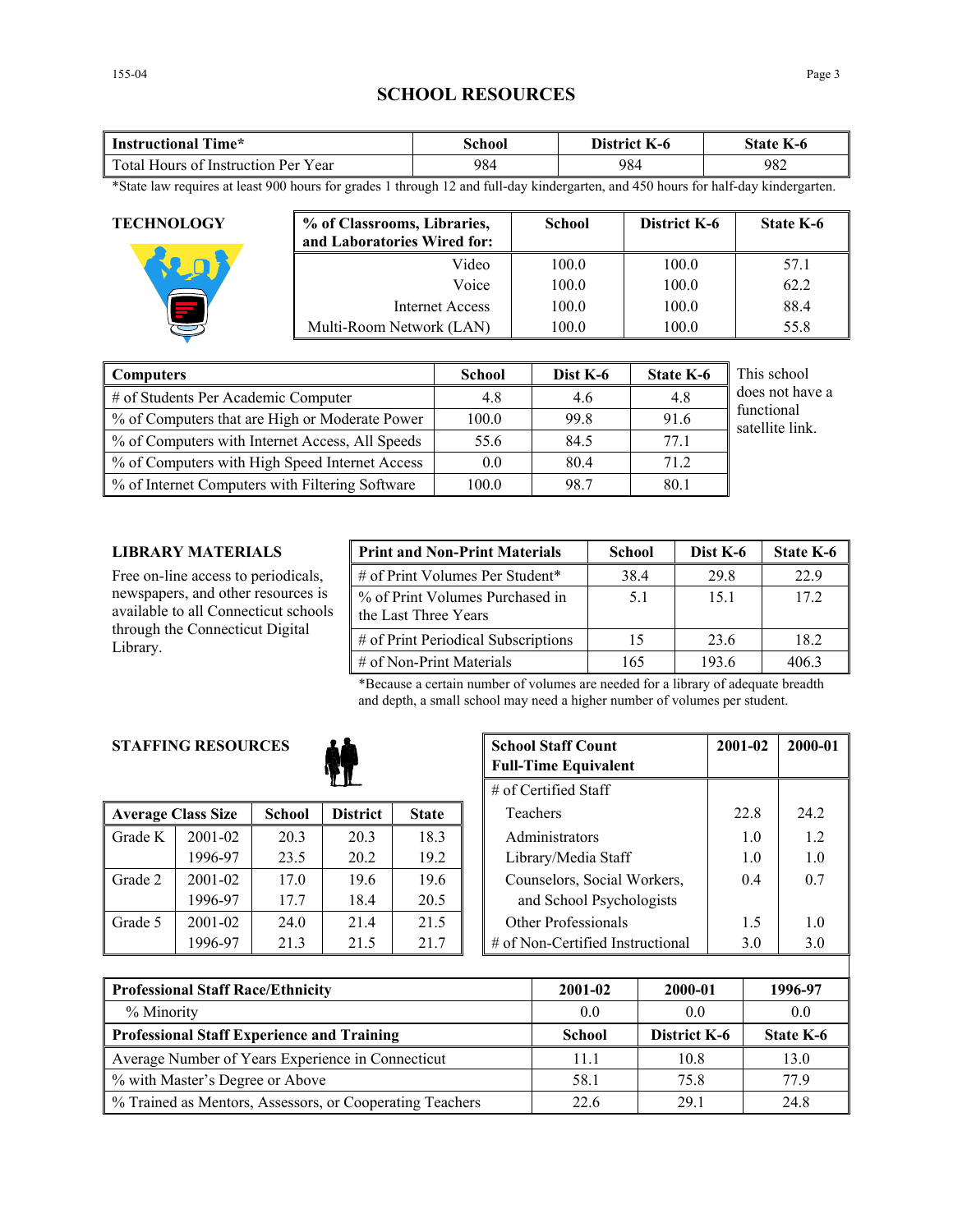| <b>Selected Subject Areas, Grade 5</b> | <b>Estimated Hours of Instruction Per Year</b> | Computer/       |              |                                       |
|----------------------------------------|------------------------------------------------|-----------------|--------------|---------------------------------------|
|                                        | <b>School</b>                                  | <b>District</b> | <b>State</b> | <b>Technology</b><br><b>Supported</b> |
| Art                                    | 36                                             | 36              | 30           | No                                    |
| <b>Computer Education</b>              | $\theta$                                       |                 | 18           | N/A                                   |
| English Language Arts*                 | 426                                            | 415             | 426          | N <sub>0</sub>                        |
| Family and Consumer Science            | $\theta$                                       | $\theta$        |              | N/A                                   |
| Health                                 | 23                                             | 30              | 26           | N <sub>0</sub>                        |
| Library Media Skills*                  | 18                                             | 18              | 19           | N <sub>0</sub>                        |
| <b>Mathematics</b>                     | 202                                            | 201             | 186          | N <sub>0</sub>                        |
| Music                                  | 36                                             | 38              | 32           | N <sub>0</sub>                        |
| Physical Education                     | 54                                             | 54              | 40           | N <sub>0</sub>                        |
| Science                                | 78                                             | 79              | 97           | N <sub>0</sub>                        |
| Social Studies*                        | 75                                             | 73              | 97           | N <sub>0</sub>                        |
| <b>Technology Education</b>            | $\theta$                                       | $\Omega$        |              | N/A                                   |
| World Languages                        | 36                                             | 41              | 11           | N <sub>0</sub>                        |

## **SCHOOL PROCESSES**

\*Interdisciplinary Approach

## **World Language**

Formal instruction (at least 1 hour per week) in a world language starts in grade 4 in this school. In Connecticut, 14.0% of K-6 schools have started world language instruction at this grade or earlier.

| Types of Supplemental Instructional Services<br>Provided to Students Lacking Basic Skills | Available in<br><b>Mathematics</b> | Available in<br><b>Language Arts</b> |
|-------------------------------------------------------------------------------------------|------------------------------------|--------------------------------------|
| Pull-Out Remedial Instruction                                                             | No                                 | Yes                                  |
| In-Class Tutorial                                                                         | N <sub>0</sub>                     | N <sub>0</sub>                       |
| After School Program                                                                      | Yes                                | Yes                                  |
| Summer School (2001)                                                                      | Yes                                | Yes                                  |
| <b>Other</b>                                                                              | No                                 | No                                   |



### **Interactive Distance Learning**

This school does not utilize interactive distance learning. Interactive distance learning ranges from on-line courses with student-instructor interaction via the internet to live classroom interaction through two-way audio and video transmissions.

| <b>Student and Teacher Statistics</b>                                                    | School | <b>District K-6</b> | <b>State K-6</b> |
|------------------------------------------------------------------------------------------|--------|---------------------|------------------|
| ■ % of Students Retained in Grade after 2000-01 School Year                              | 0.0    | 0.7                 |                  |
| Teacher Attendance, 2000-01: Average # of Days Absent Due<br>to Illness or Personal Time | 2.6    | 5.8                 |                  |
| ■ % Certified Staff Assigned to Same School the Previous Year                            | 58.1   | 604                 | 83.0             |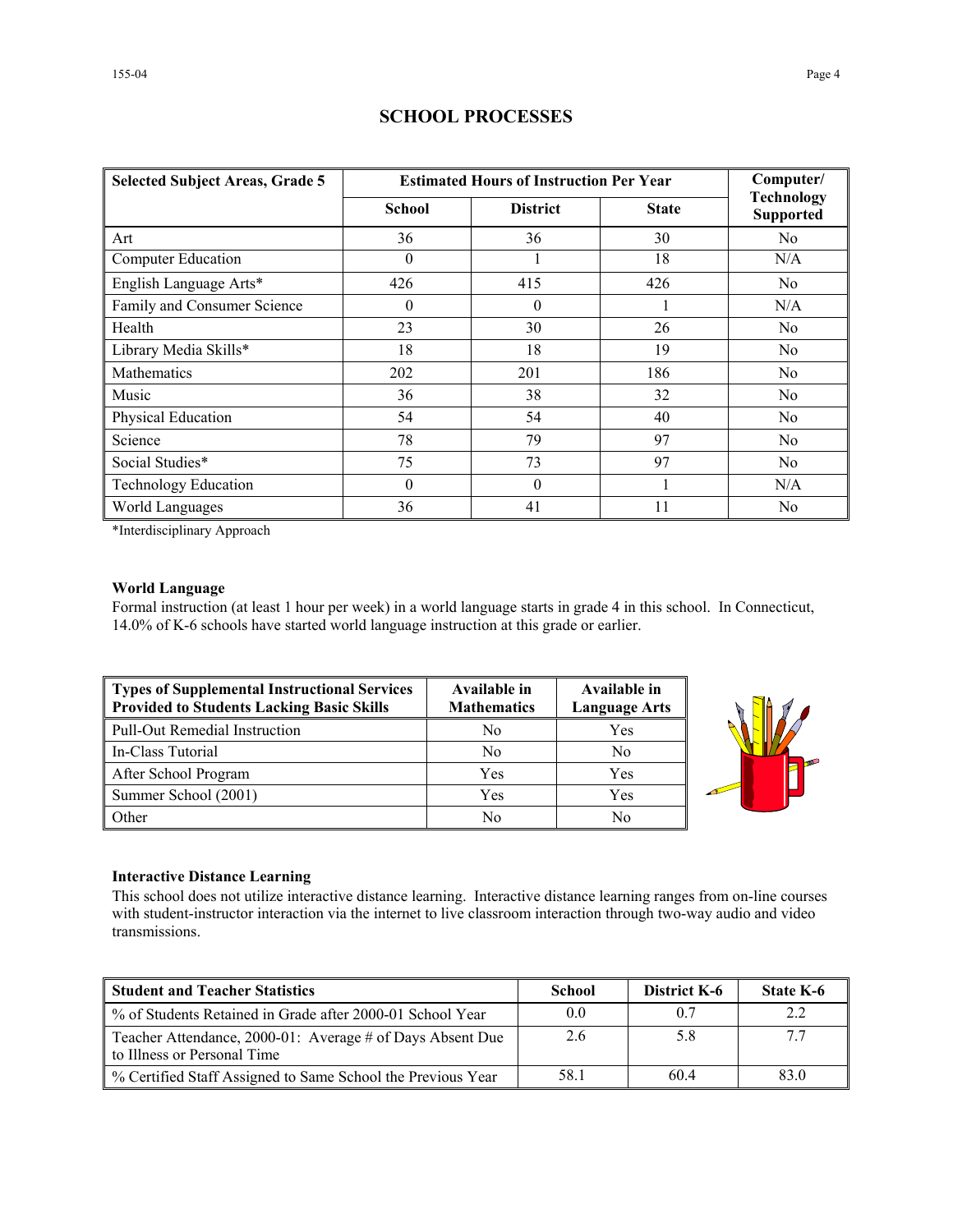## **STUDENT PERFORMANCE**

**Connecticut Mastery Test, Third Generation, % Meeting State Goal:** The state goal was established with the advice and assistance of a cross section of Connecticut educators. Students scoring at or above the goal are capable of successfully performing appropriate tasks with minimal teacher assistance.

| <b>Connecticut Mastery Test, 3rd Gen.</b> | <b>School</b> | <b>School</b> | <b>District</b> | <b>State</b> |
|-------------------------------------------|---------------|---------------|-----------------|--------------|
| % Meeting State Goal                      | 2000-01       | 2001-02       | 2001-02         | 2001-02      |
| Reading<br>Grade 4                        | 72            | 93            | 74              | 57.9         |
| Writing                                   | 75            | 86            | 77              | 61.2         |
| Mathematics                               | 81            | 98            | 81              | 61.0         |
| All Three Tests                           | 54.2          | 81.8          | 63.3            | 42.8         |
| Grade 6<br>Reading                        | N/A           | N/A           | N/A             | N/A          |
| Writing                                   | N/A           | N/A           | N/A             | N/A          |
| Mathematics                               | N/A           | N/A           | N/A             | N/A          |
| All Three Tests                           | N/A           | N/A           | N/A             | N/A          |
| Participation Rate                        | 100.0         | 100.0         | 95.5            | 95.0         |



In the table above, the percentage of students meeting the state goal is the percentage of those students who had a valid test score. The results reflect the performance of students who were enrolled in the school at the time of testing, regardless of the length of time they were enrolled in the school.

| <b>Physical Fitness</b><br>% Passing All 4 Tests |         | <b>School</b> | <b>District</b> | <b>State</b> |
|--------------------------------------------------|---------|---------------|-----------------|--------------|
|                                                  | Grade 4 | 41.5          | 40.1            | 32.1         |
|                                                  | Grade 6 | N/A           | N/A             | N/A          |

| ness<br>ll 4 Tests | <b>School</b> | <b>District</b> | <b>State</b> | <b>Student Attendance</b> | School           | <b>District</b><br>K-6 | <b>State</b><br>K-6 |
|--------------------|---------------|-----------------|--------------|---------------------------|------------------|------------------------|---------------------|
| Grade 4            | 41.5          | 40.1            | 32.1         | $\%$ on October 1, 2001   | $97\,\mathrm{A}$ | 96.8                   | 95.9                |